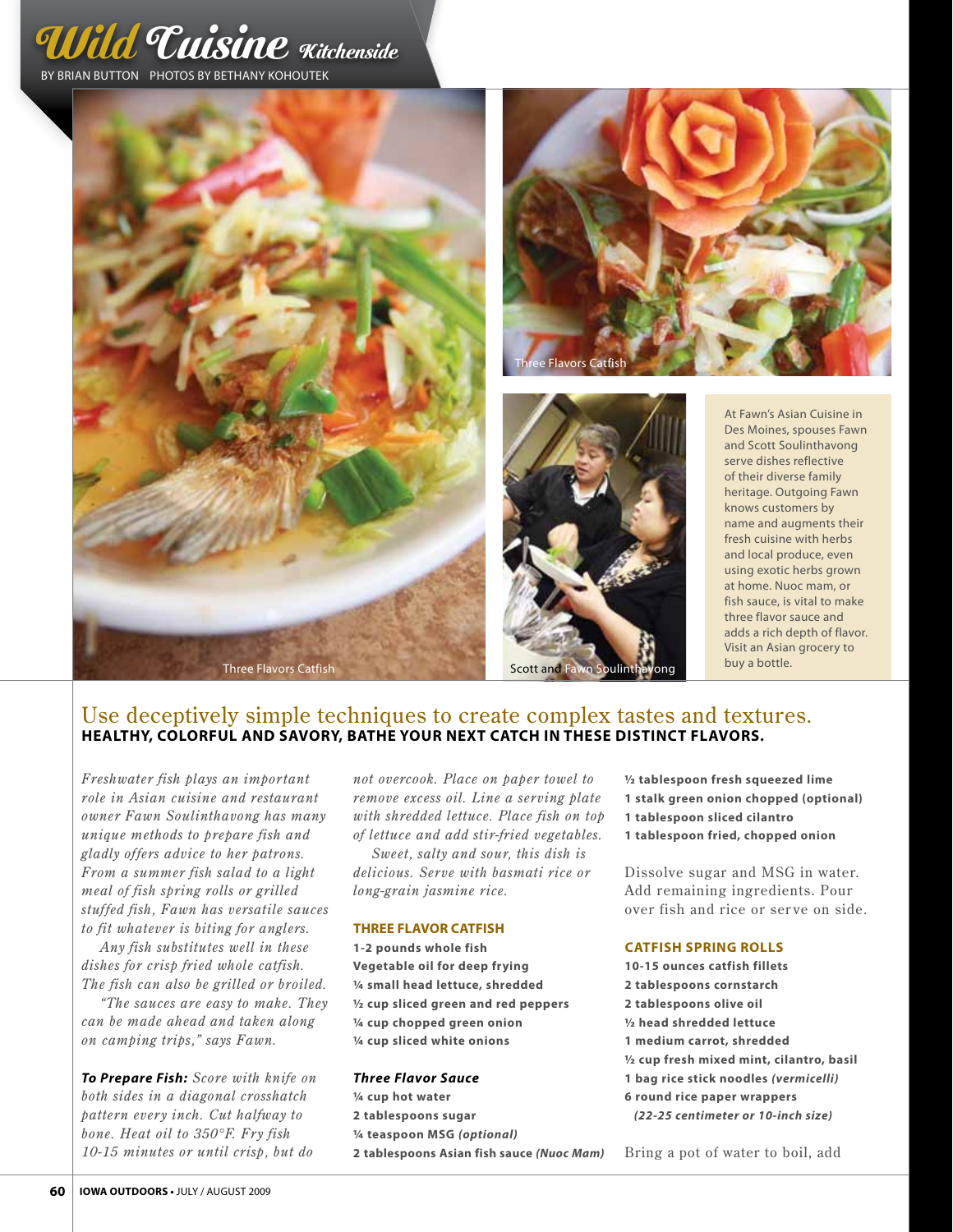



noodles and cook for 10 minutes. Turn off heat, and with lid on, let rest for 2-3 minutes. Drain and blanch with cold water, then set aside for 15 minutes.

Lightly coat catfish on each side with cornstarch, cook in frying pan with olive oil on medium heat on both sides for 10 minutes or until lightly crisp.

## *Lime Dipping Sauce*

- **1/2 cup crushed peanuts**
- **1/4 cup hot water**
- **2 tablespoons sugar**
- **1/4 teaspoon MSG** *(optional)*
- **1 tablespoon vinegar**
- **2 tablespoons Asian fish sauce** *(Nuoc mam sauce from an Asian grocery store)* **1/2 tablespoon fresh squeezed lime juice**

Dissolve sugar and MSG in water, add

remaining items. Serve with rolls.

# *Hoisin Dipping Sauce*

- **1/2 cup hoisin sauce**
- **1 tablespoon tamarind paste**
- **1 tablespoon peanut butter**
- **2 tablespoons water**

Mix until smooth and ser ve with rolls. Dip single sheets of rice paper into pan of lukewarm water until soft. Place on a flat sur face. Place 1/3 cup noodles onto lower third of paper, an inch from edge. Add 1/3 cup lettuce and 1-2 pinches of carrot, cilantro, mint and basil leaves. Add a small, thin strip of fish. Take bottom of sheet and pull up and over half of the ingredient pile. Push the ingredients down, then fold an inch or two of the right and left sides of wrapper towards center.

Roll up, tucking tightly with fingers as you go.

#### **Tomato Catfish**

**1-2 pounds whole fish Vegetable oil for deep frying ¼ small head lettuce, shredded**

#### *Tomato Catfish Sauce*

**2 tablespoons olive oil 1 teaspoon MSG** *(optional)* **2 medium fresh tomatoes, chopped ½ cup green and red peppers, chopped ¼ cup sliced, white onions 2 cloves chopped garlic or ½ teaspoon of minced garlic 1 tablespoon oyster sauce 2 tablespoons soy sauce ½ tablespoon sugar ½ teaspoon sesame oil ¼ teaspoon white pepper**